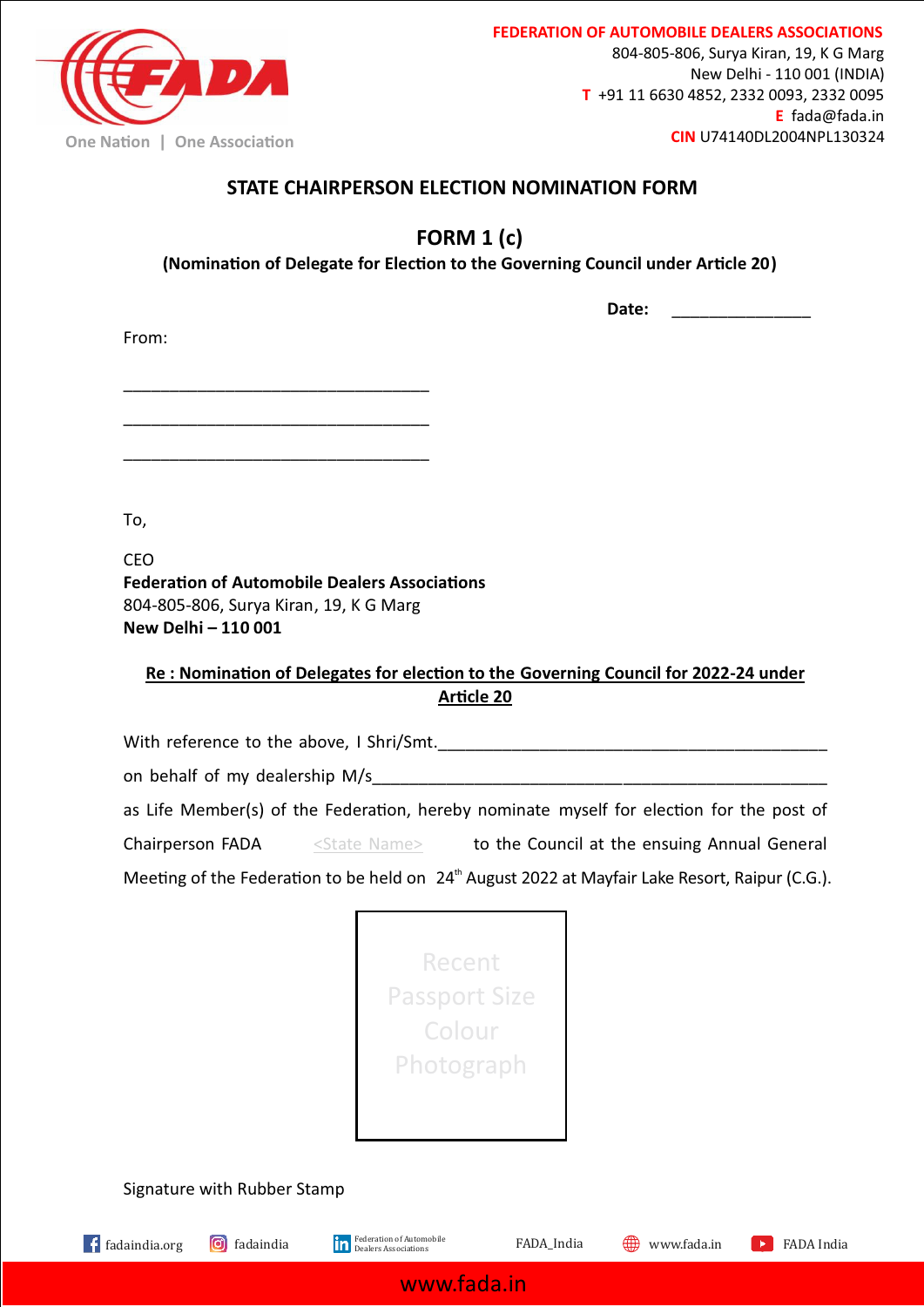

| <b>PART I</b>                                                                                         |  |  |  |  |  |  |  |
|-------------------------------------------------------------------------------------------------------|--|--|--|--|--|--|--|
| LIFE MEMBERSHIP NUMBER:                                                                               |  |  |  |  |  |  |  |
| <b>PART II</b>                                                                                        |  |  |  |  |  |  |  |
| <b>Personal Profile</b>                                                                               |  |  |  |  |  |  |  |
| <b>Candidate's Name:</b>                                                                              |  |  |  |  |  |  |  |
| <b>Father/Mother/Spouse's Name:</b>                                                                   |  |  |  |  |  |  |  |
| $<$ DD/MM/YYYY><br><b>Mobile:</b><br>DOB:                                                             |  |  |  |  |  |  |  |
| E-mail ID:                                                                                            |  |  |  |  |  |  |  |
| <b>Residence Address:</b>                                                                             |  |  |  |  |  |  |  |
| State:                                                                                                |  |  |  |  |  |  |  |
| <b>PART III</b>                                                                                       |  |  |  |  |  |  |  |
| <b>Business Profile</b>                                                                               |  |  |  |  |  |  |  |
| Dealership Type [Tick 'v' the correct box(es)]<br>--------------<br>. _ _ _ _ _ _ _ _ _ _ _ _ _ _ _ _ |  |  |  |  |  |  |  |
| $\Box$ Tractor                                                                                        |  |  |  |  |  |  |  |
| <b>Establishment Date:</b>                                                                            |  |  |  |  |  |  |  |
| Type of Establishment [Tick 'v' the correct box]<br>$\Box$ LLP                                        |  |  |  |  |  |  |  |
| CIN:<br><b>GST No.:</b>                                                                               |  |  |  |  |  |  |  |
| (Please enclose certificate)<br>(Please enclose certificate)                                          |  |  |  |  |  |  |  |
| <b>OEM</b><br><b>Dealership Complete Address with</b><br><b>Dealership Name</b><br>Landline No.       |  |  |  |  |  |  |  |
| 1.                                                                                                    |  |  |  |  |  |  |  |
| 2.                                                                                                    |  |  |  |  |  |  |  |
|                                                                                                       |  |  |  |  |  |  |  |
|                                                                                                       |  |  |  |  |  |  |  |
|                                                                                                       |  |  |  |  |  |  |  |
|                                                                                                       |  |  |  |  |  |  |  |
| 3.                                                                                                    |  |  |  |  |  |  |  |
|                                                                                                       |  |  |  |  |  |  |  |



fadaindia.org **G** fadaindia in Federation of Automobile FADA\_India <del>(@</del> www.fada.in PaDA India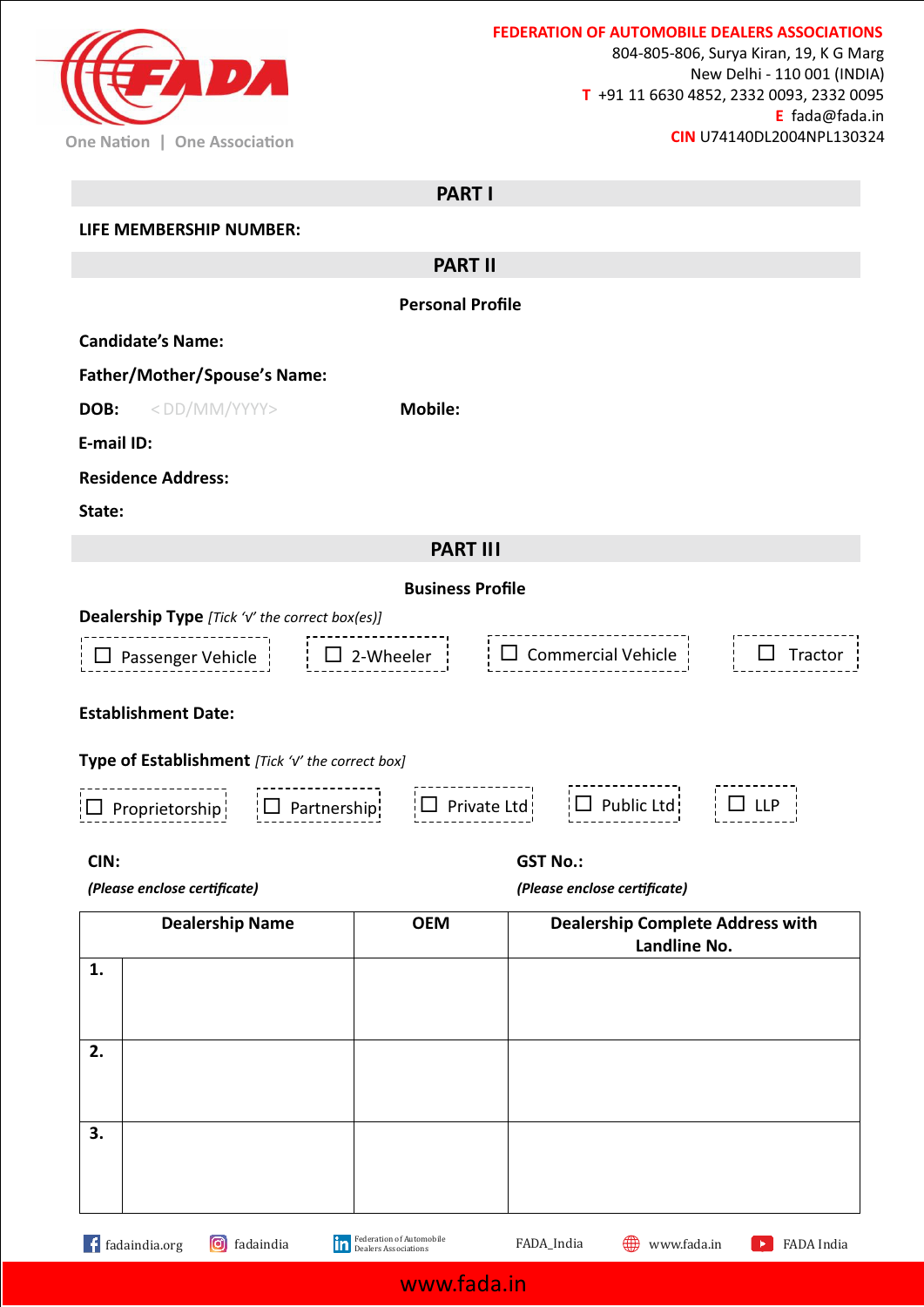

### Name of all Principal Persons/ Owners/ Directors (Attach separate sheet if required)

| <b>Name</b>                                                                           | Designation                                                   | Mobile No. | E-mail ID   |                                     |  |  |  |  |
|---------------------------------------------------------------------------------------|---------------------------------------------------------------|------------|-------------|-------------------------------------|--|--|--|--|
|                                                                                       |                                                               |            |             |                                     |  |  |  |  |
|                                                                                       |                                                               |            |             |                                     |  |  |  |  |
|                                                                                       |                                                               |            |             |                                     |  |  |  |  |
|                                                                                       |                                                               |            |             |                                     |  |  |  |  |
|                                                                                       |                                                               |            |             |                                     |  |  |  |  |
|                                                                                       |                                                               |            |             |                                     |  |  |  |  |
|                                                                                       |                                                               |            |             |                                     |  |  |  |  |
|                                                                                       |                                                               |            |             |                                     |  |  |  |  |
|                                                                                       |                                                               |            |             |                                     |  |  |  |  |
|                                                                                       |                                                               |            |             |                                     |  |  |  |  |
|                                                                                       |                                                               |            |             |                                     |  |  |  |  |
|                                                                                       |                                                               |            |             |                                     |  |  |  |  |
|                                                                                       |                                                               |            |             |                                     |  |  |  |  |
| Proof of Dealership (Pls enclose):<br>$\square$ Dealership Agreement<br>$\Box$<br>LOI |                                                               |            |             |                                     |  |  |  |  |
| <b>Dealership Area of Operation:</b>                                                  |                                                               |            |             |                                     |  |  |  |  |
| No. of Vehicles Retailed Last FY                                                      |                                                               |            |             |                                     |  |  |  |  |
| Passenger Car: _________<br>2-Wheeler ________<br>Commercial Vehicle:                 |                                                               |            |             |                                     |  |  |  |  |
| Tractor: _________                                                                    |                                                               |            |             |                                     |  |  |  |  |
| 3-Wheeler ________                                                                    |                                                               |            |             |                                     |  |  |  |  |
| <b>PART IV</b>                                                                        |                                                               |            |             |                                     |  |  |  |  |
|                                                                                       |                                                               |            |             |                                     |  |  |  |  |
| <b>Attach CV or Bio</b>                                                               |                                                               |            |             |                                     |  |  |  |  |
|                                                                                       |                                                               |            |             |                                     |  |  |  |  |
|                                                                                       |                                                               |            |             |                                     |  |  |  |  |
| f fadaindia.org<br>fadaindia<br>0                                                     | Federation of Automobile<br>ın<br><b>Dealers Associations</b> | FADA_India | www.fada.in | FADA India<br>$\blacktriangleright$ |  |  |  |  |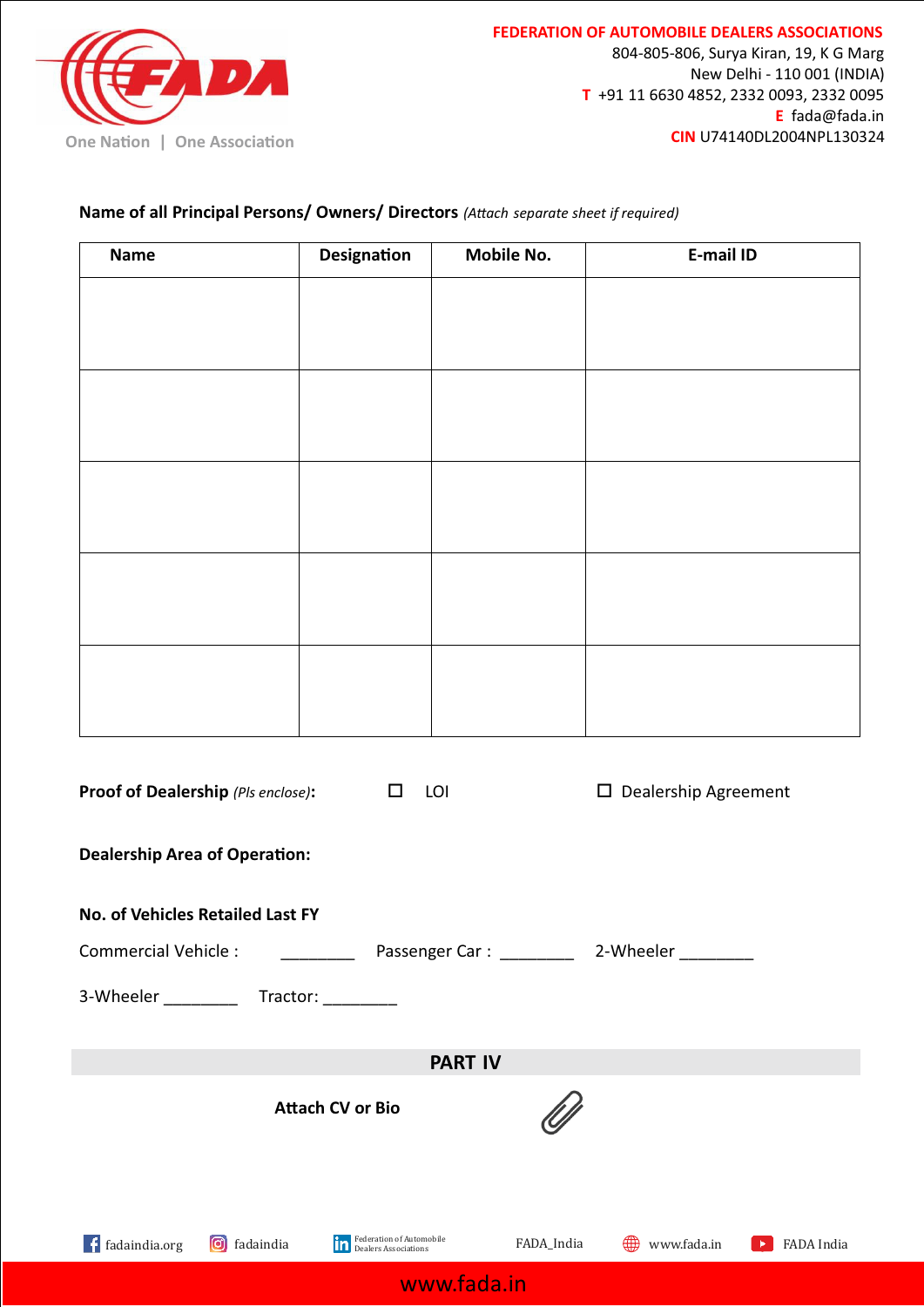

### **PART V**

### **To be filled by the CEO - FADA**

| This nomination was delivered to me at my office/email at(hour) on (date) by |
|------------------------------------------------------------------------------|
|                                                                              |

#### **PART VI**

#### **Decision of CEO for Accepting or Rejecting the Nomination Paper**

I have examined this nomination paper in accordance with Article 20 of the Articles of Association of the

Federation and decide as follows:

Date : CEO

## **PART VII**

#### **Acknowledgement**

Nomination accepted for standing in Election of FADA's Governing Council from the State of ………………………………

Remarks (if any) ………………………………………………………………………………………………………………………………………

………………………………………………………………………………………………………………………………………............................

………………………………………………………………………………………………………………………………………............................

| Date :                               |                    |                                                                  |            | <b>CEO</b>  |                                     |  |  |  |
|--------------------------------------|--------------------|------------------------------------------------------------------|------------|-------------|-------------------------------------|--|--|--|
| $\left  \cdot \right $ fadaindia.org | <b>6</b> fadaindia | <b>Property Rederation of Automobile</b><br>Dealers Associations | FADA_India | www.fada.in | FADA India<br>$\blacktriangleright$ |  |  |  |
| www.fada.in                          |                    |                                                                  |            |             |                                     |  |  |  |

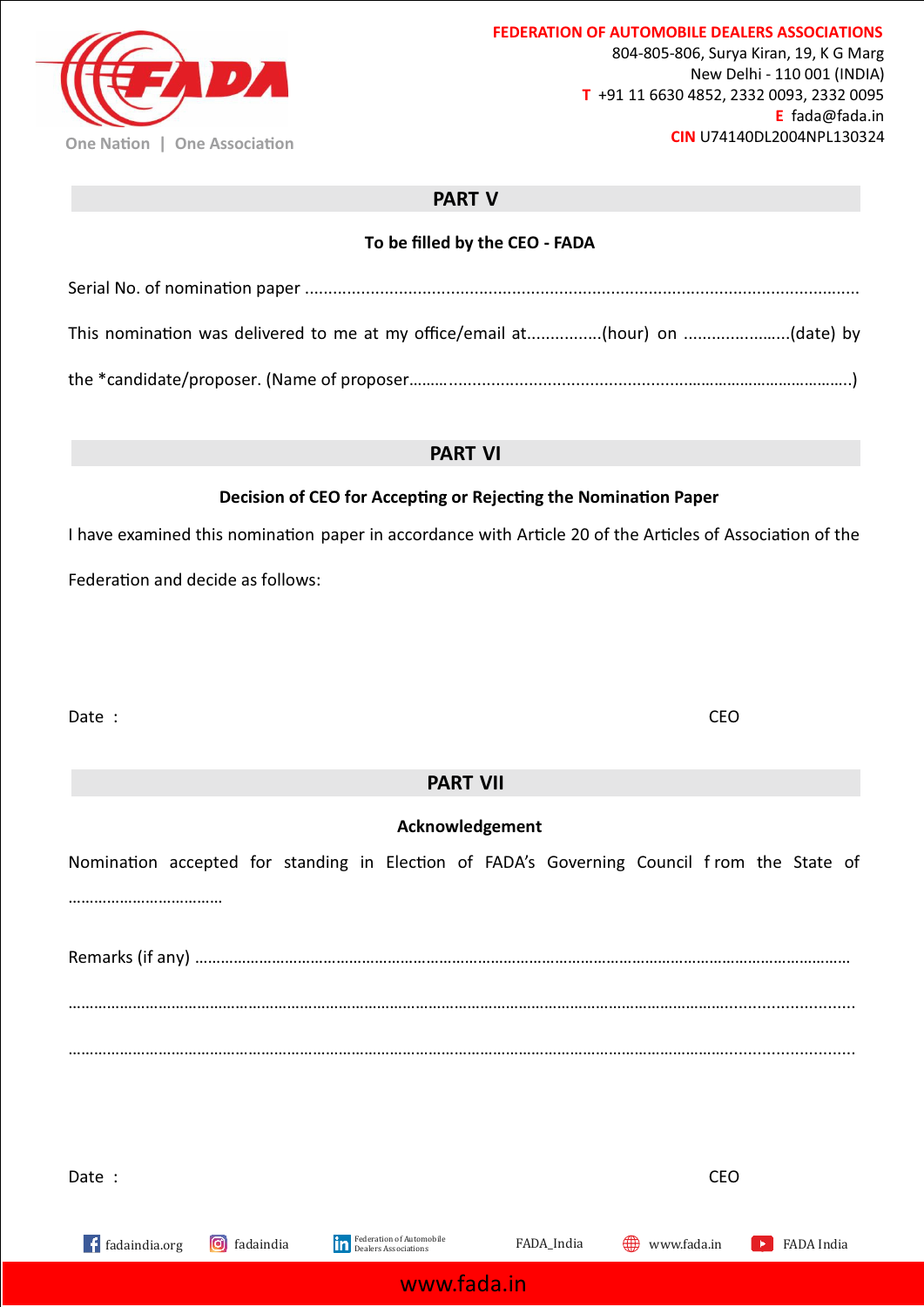

### **PROPOSER NO. 1**

I hereby propose, said set of Candidate>> standing for the Election of Governing

Council Member from the State / UT of << State / UT Name>>

Recent Passport Size Colour Photo of Proposer 1

**Name of Proposer**

**FADA Life Membership No.**

**Dealership Name**

**Address**

**Signature with Rubber Stamp**





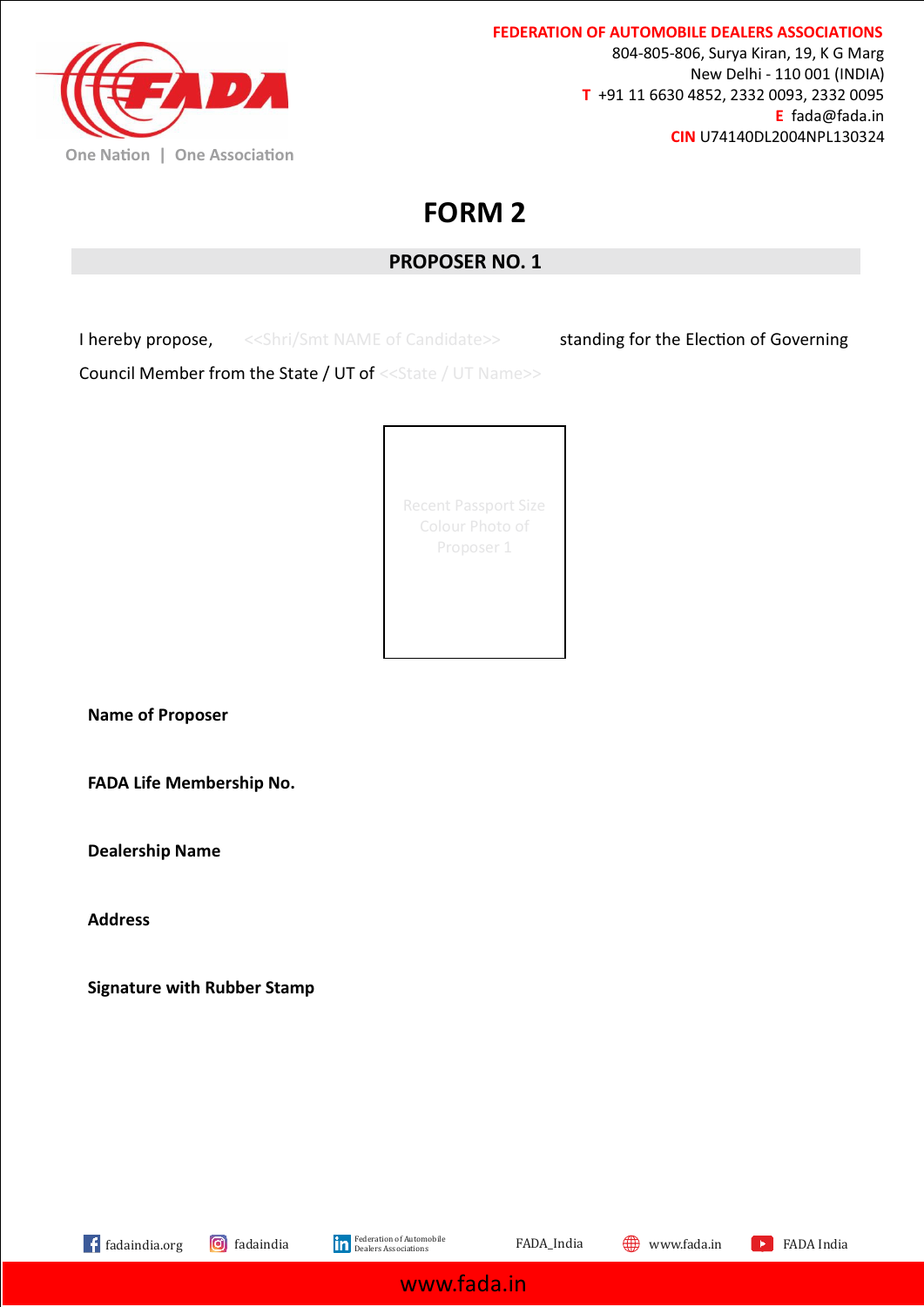

## **PROPOSER NO. 2**

I hereby propose, said samples of Candidate>> standing for the Election of Governing

Council Member from the State / UT of << State / UT Name>>

Recent Passport Size Colour Photo of

**Name of Proposer**

**FADA Life Membership No.**

**Dealership Name**

**Address**

**Signature with Rubber Stamp**



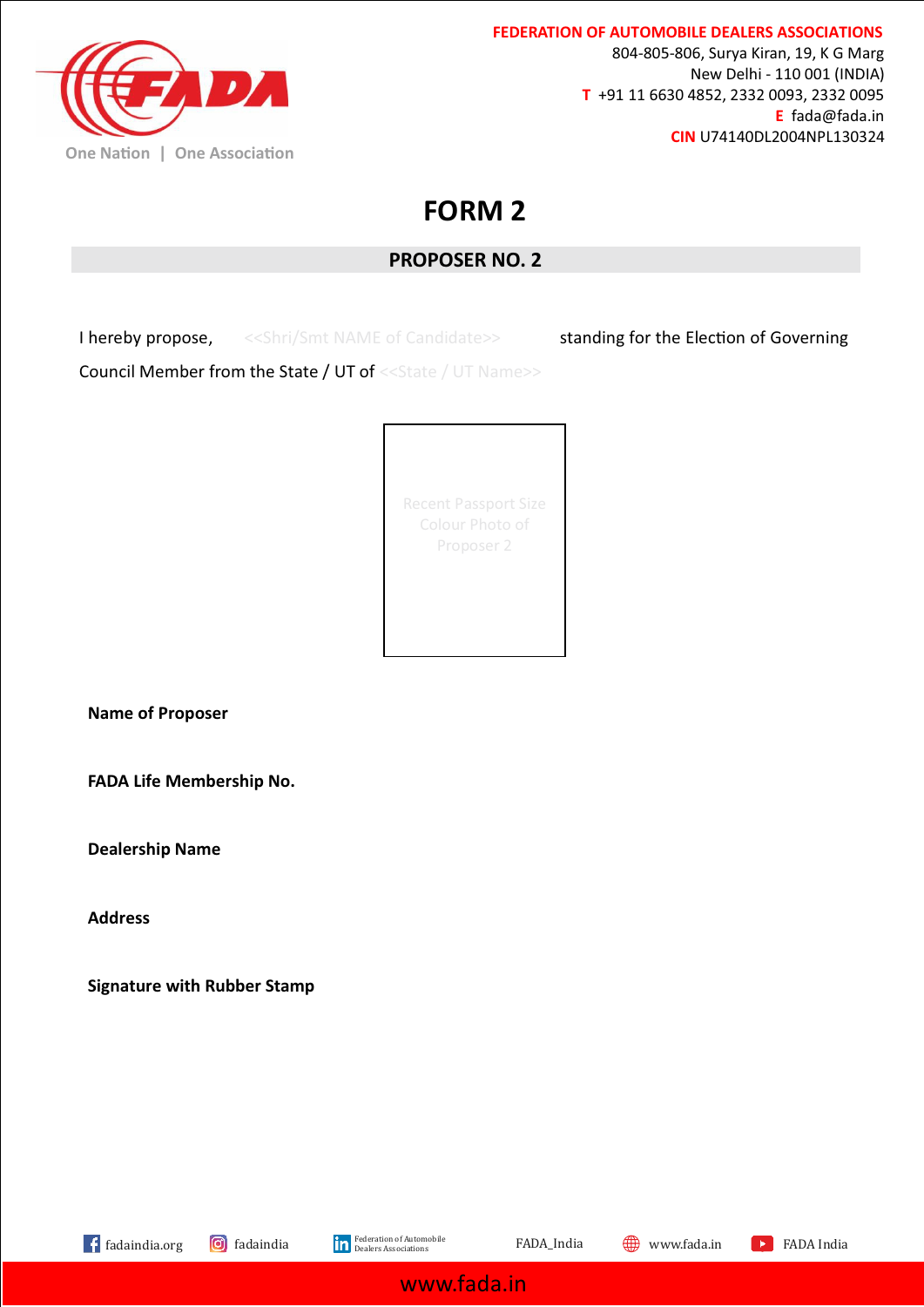

## **PROPOSER NO. 3**

I hereby propose, said samples of Candidate>> standing for the Election of Governing

Council Member from the State / UT of << State / UT Name>>

Recent Passport Size Colour Photo of

**Name of Proposer**

**FADA Life Membership No.**

**Dealership Name**

**Address**

**Signature with Rubber Stamp**

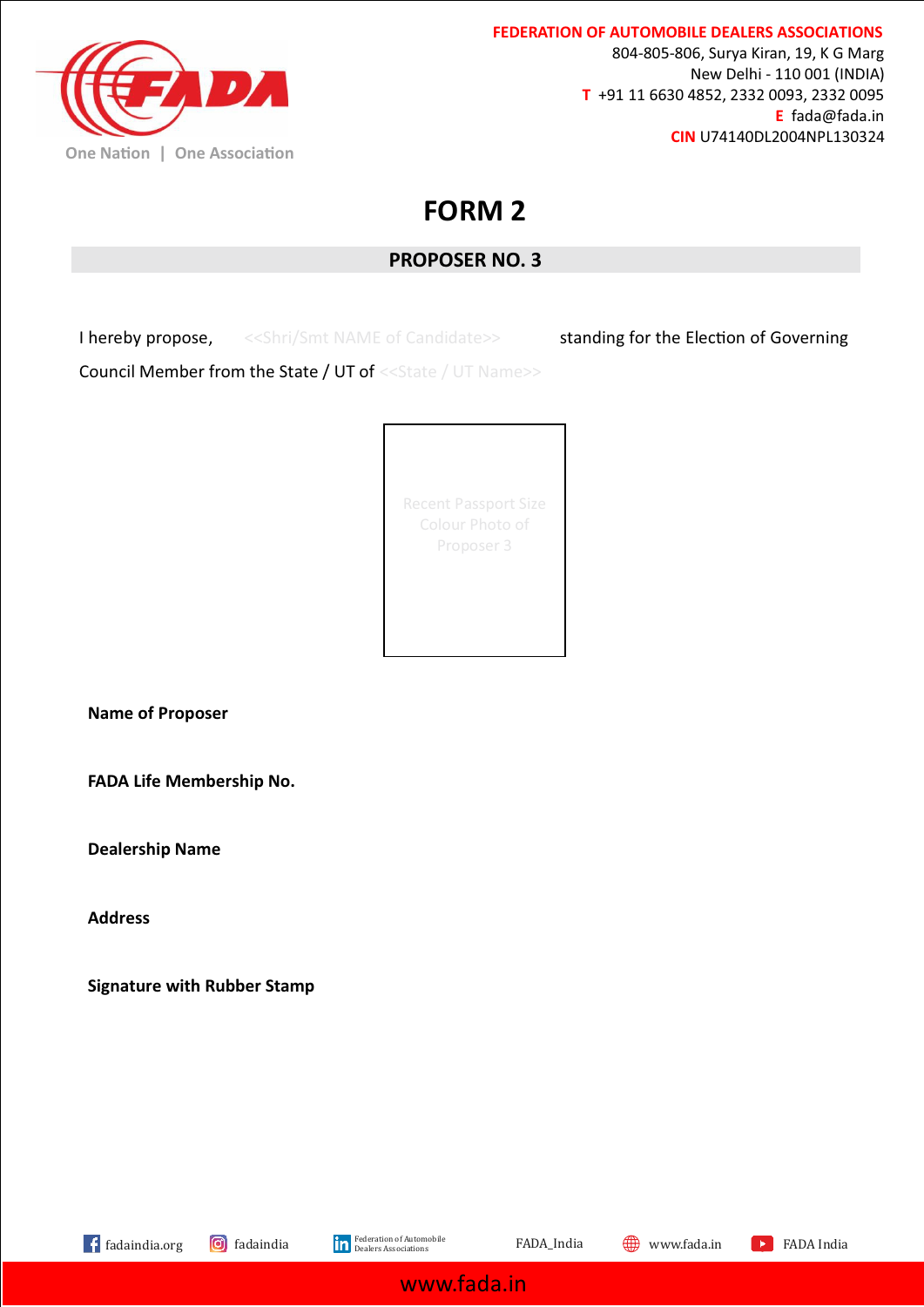

### **PROPOSER NO. 4**

I hereby propose, said samples of Candidate>> standing for the Election of Governing

Council Member from the State / UT of << State / UT Name>>

Recent Passport Size Colour Photo of Proposer 4

**Name of Proposer**

**FADA Life Membership No.**

**Dealership Name**

**Address**

**Signature with Rubber Stamp**